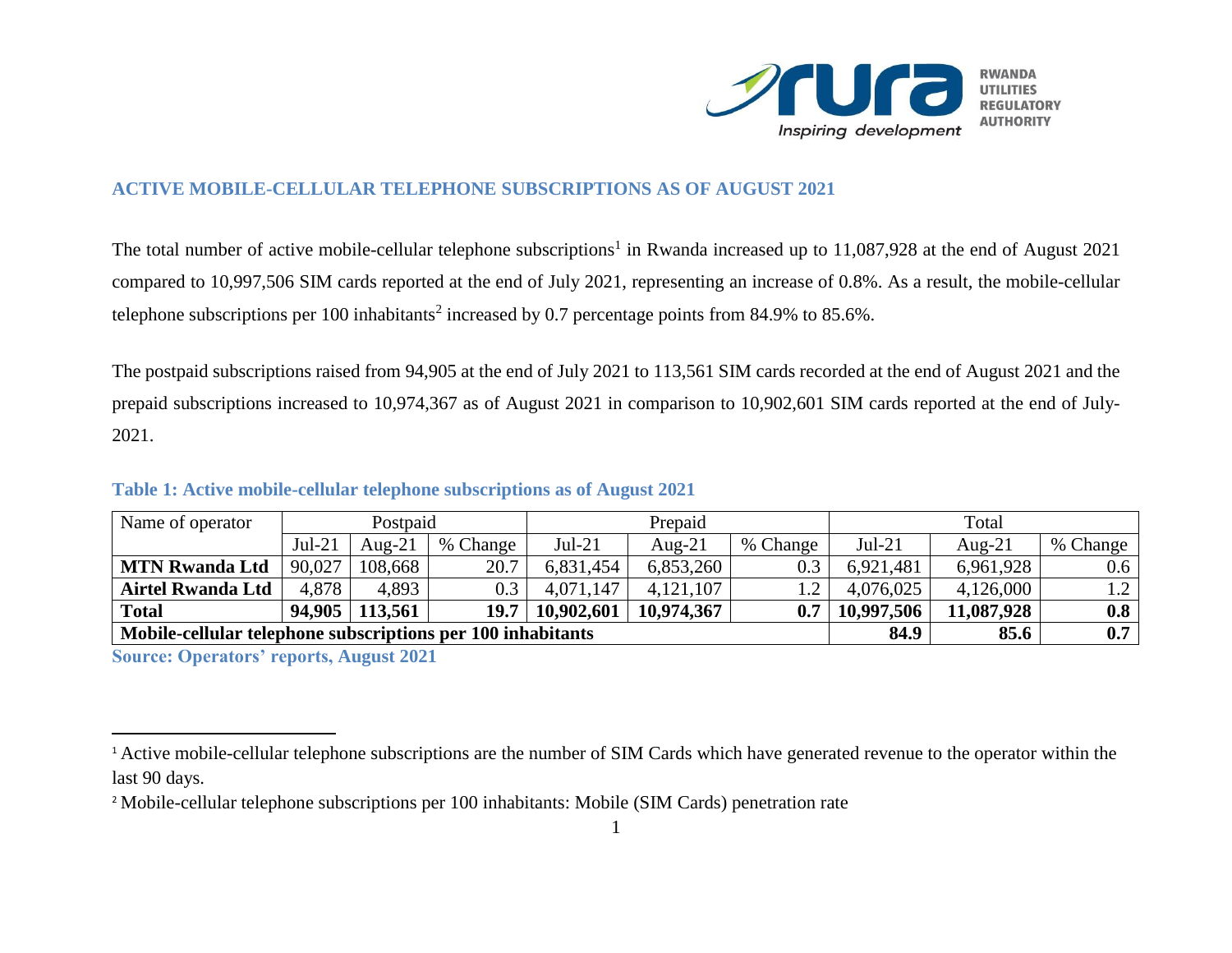

The Mobile Penetration Rate that refers to the number of active SIM cards per total projected population recorded at the end of August 2021 was 85.6 percent.



**Figure 1: Mobile-cellular telephone subscriptions per 100 inhabitants as of August 2021**

**Source: Operators' reports, August 2021**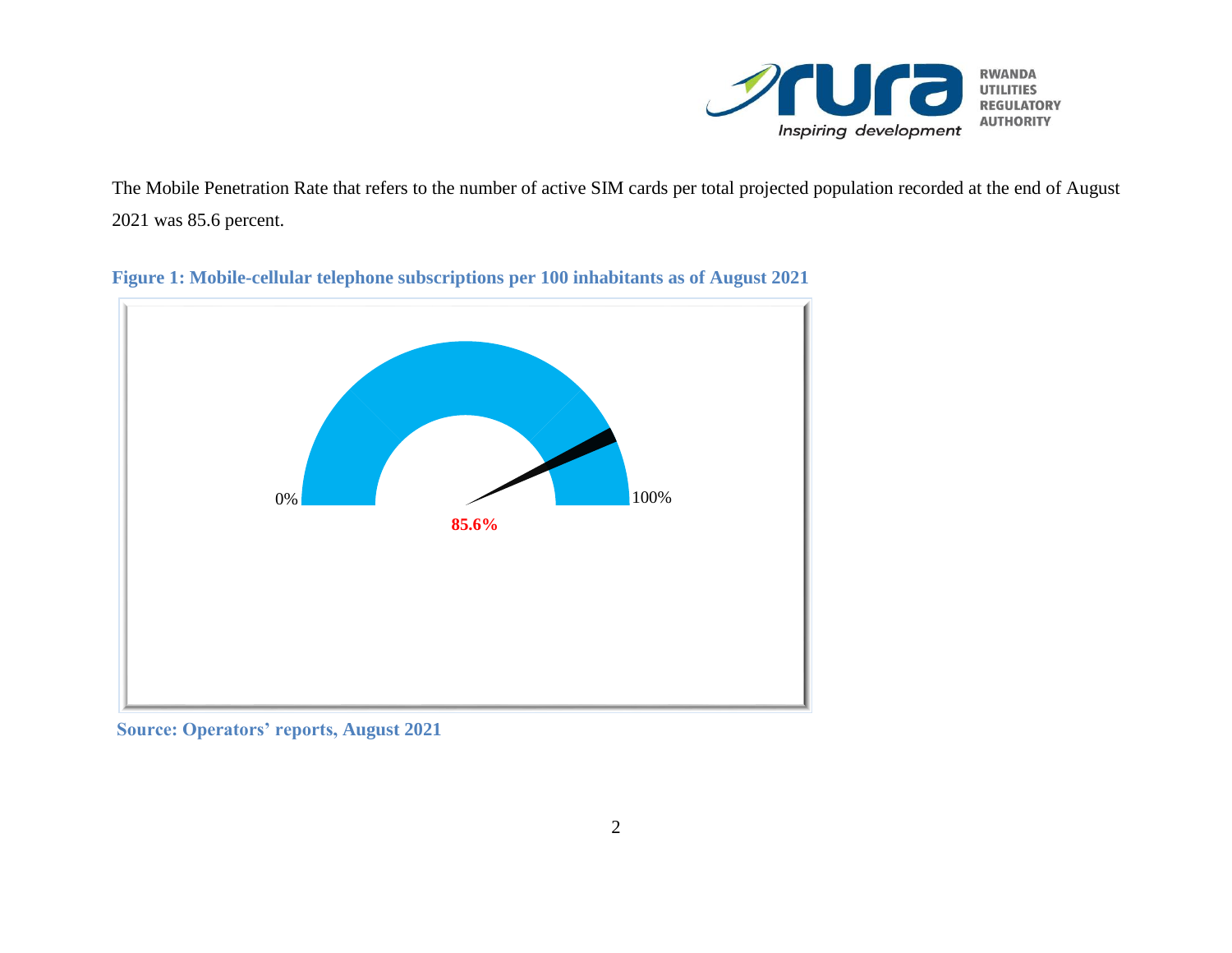

As of August 2021, the mobile-cellular telephone subscriptions market shares for MTN Rwanda Ltd declined by 0.1 percentage points up to 62.8% whereas that for Airtel Rwanda Ltd increased by the same margin to stand at 37.2% compared to July 2021 as illustrated in Figure 2.





**Source: Operators' reports, August 2021**